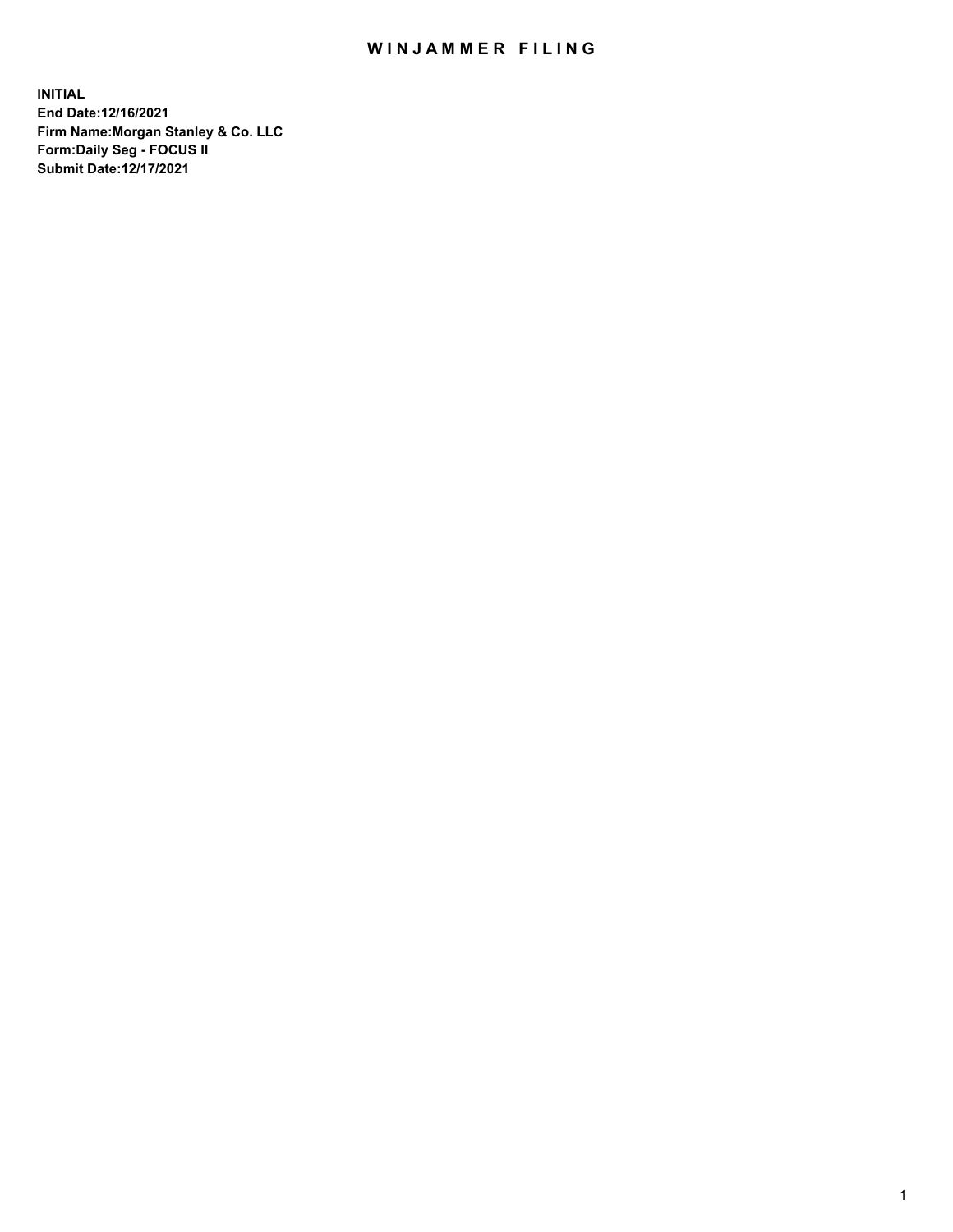**INITIAL End Date:12/16/2021 Firm Name:Morgan Stanley & Co. LLC Form:Daily Seg - FOCUS II Submit Date:12/17/2021 Daily Segregation - Cover Page**

| Name of Company                                                                                                                                                                                                                                                                                                               | Morgan Stanley & Co. LLC                               |
|-------------------------------------------------------------------------------------------------------------------------------------------------------------------------------------------------------------------------------------------------------------------------------------------------------------------------------|--------------------------------------------------------|
| <b>Contact Name</b>                                                                                                                                                                                                                                                                                                           | <b>Ikram Shah</b>                                      |
| <b>Contact Phone Number</b>                                                                                                                                                                                                                                                                                                   | 212-276-0963                                           |
| <b>Contact Email Address</b>                                                                                                                                                                                                                                                                                                  | Ikram.shah@morganstanley.com                           |
| FCM's Customer Segregated Funds Residual Interest Target (choose one):<br>a. Minimum dollar amount: ; or<br>b. Minimum percentage of customer segregated funds required:% ; or<br>c. Dollar amount range between: and; or<br>d. Percentage range of customer segregated funds required between:% and%.                        | 235,000,000<br><u>0</u><br><u>00</u><br>0 <sup>0</sup> |
| FCM's Customer Secured Amount Funds Residual Interest Target (choose one):<br>a. Minimum dollar amount: ; or<br>b. Minimum percentage of customer secured funds required:%; or<br>c. Dollar amount range between: and; or<br>d. Percentage range of customer secured funds required between:% and%.                           | 140,000,000<br><u>0</u><br><u>00</u><br>0 <sub>0</sub> |
| FCM's Cleared Swaps Customer Collateral Residual Interest Target (choose one):<br>a. Minimum dollar amount: ; or<br>b. Minimum percentage of cleared swaps customer collateral required:%; or<br>c. Dollar amount range between: and; or<br>d. Percentage range of cleared swaps customer collateral required between:% and%. | 92,000,000<br><u>0</u><br>0 Q<br>00                    |

Attach supporting documents CH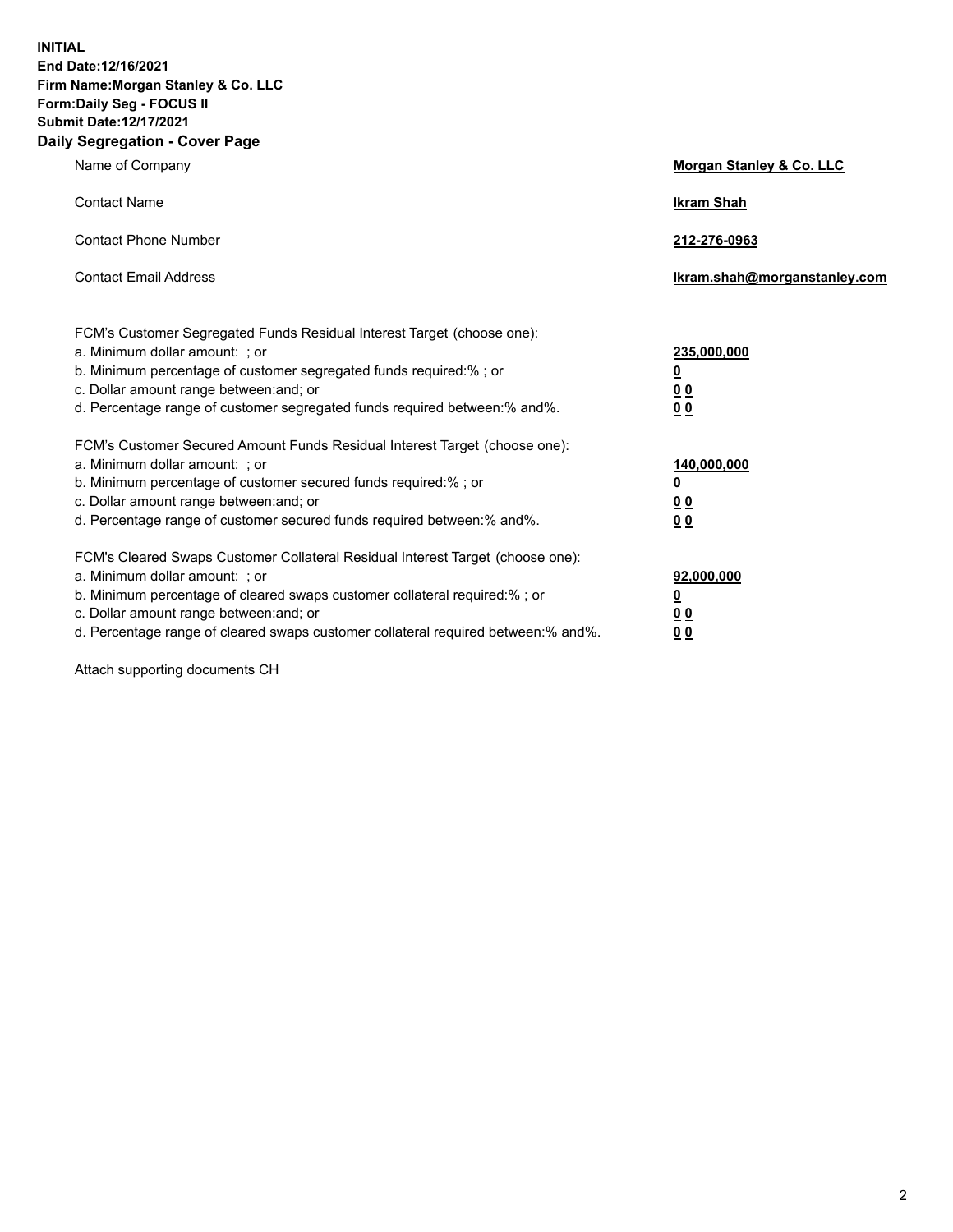## **INITIAL End Date:12/16/2021 Firm Name:Morgan Stanley & Co. LLC Form:Daily Seg - FOCUS II Submit Date:12/17/2021**

## **Daily Segregation - Secured Amounts**

Foreign Futures and Foreign Options Secured Amounts Amount required to be set aside pursuant to law, rule or regulation of a foreign government or a rule of a self-regulatory organization authorized thereunder 1. Net ledger balance - Foreign Futures and Foreign Option Trading - All Customers A. Cash **6,215,520,516** [7315] B. Securities (at market) **1,669,358,522** [7317] 2. Net unrealized profit (loss) in open futures contracts traded on a foreign board of trade **-457,242,024** [7325] 3. Exchange traded options a. Market value of open option contracts purchased on a foreign board of trade **18,747,456** [7335] b. Market value of open contracts granted (sold) on a foreign board of trade **-14,523,698** [7337] 4. Net equity (deficit) (add lines 1. 2. and 3.) **7,431,860,772** [7345] 5. Account liquidating to a deficit and account with a debit balances - gross amount **20,460,947** [7351] Less: amount offset by customer owned securities **-17,900,130** [7352] **2,560,817**

- 6. Amount required to be set aside as the secured amount Net Liquidating Equity Method (add lines 4 and 5)
- 7. Greater of amount required to be set aside pursuant to foreign jurisdiction (above) or line 6.

## FUNDS DEPOSITED IN SEPARATE REGULATION 30.7 ACCOUNTS

- 1. Cash in banks
	- A. Banks located in the United States **457,044,871** [7500]
	- B. Other banks qualified under Regulation 30.7 **243,427,336** [7520] **700,472,207**
- 2. Securities
	- A. In safekeeping with banks located in the United States **367,836,259** [7540]
	- B. In safekeeping with other banks qualified under Regulation 30.7 **74,385,117** [7560] **442,221,376**
- 3. Equities with registered futures commission merchants
	-
	- B. Securities **0** [7590]
	- C. Unrealized gain (loss) on open futures contracts **807,805** [7600]
	- D. Value of long option contracts **0** [7610]
	- E. Value of short option contracts **0** [7615] **6,727,491** [7620]
- 4. Amounts held by clearing organizations of foreign boards of trade
	- A. Cash **0** [7640]
	- B. Securities **0** [7650]
	- C. Amount due to (from) clearing organization daily variation **0** [7660]
	- D. Value of long option contracts **0** [7670]
	- E. Value of short option contracts **0** [7675] **0** [7680]
- 5. Amounts held by members of foreign boards of trade
	-
	-
	- C. Unrealized gain (loss) on open futures contracts **-458,049,829** [7720]
	- D. Value of long option contracts **18,747,456** [7730]
	- E. Value of short option contracts **-14,523,698** [7735] **6,498,612,667**
- 6. Amounts with other depositories designated by a foreign board of trade **0** [7760]
- 7. Segregated funds on hand **0** [7765]
- 8. Total funds in separate section 30.7 accounts **7,648,033,741** [7770]
- 9. Excess (deficiency) Set Aside for Secured Amount (subtract line 7 Secured Statement Page 1 from Line 8)
- 10. Management Target Amount for Excess funds in separate section 30.7 accounts **140,000,000** [7780]
- 11. Excess (deficiency) funds in separate 30.7 accounts over (under) Management Target **73,612,152** [7785]

**0** [7305]

[7354] **7,434,421,589** [7355]

**7,434,421,589** [7360]

[7530]

[7570]

A. Cash **5,919,686** [7580]

 A. Cash **5,725,301,592** [7700] B. Securities **1,227,137,146** [7710] [7740] **213,612,152** [7380]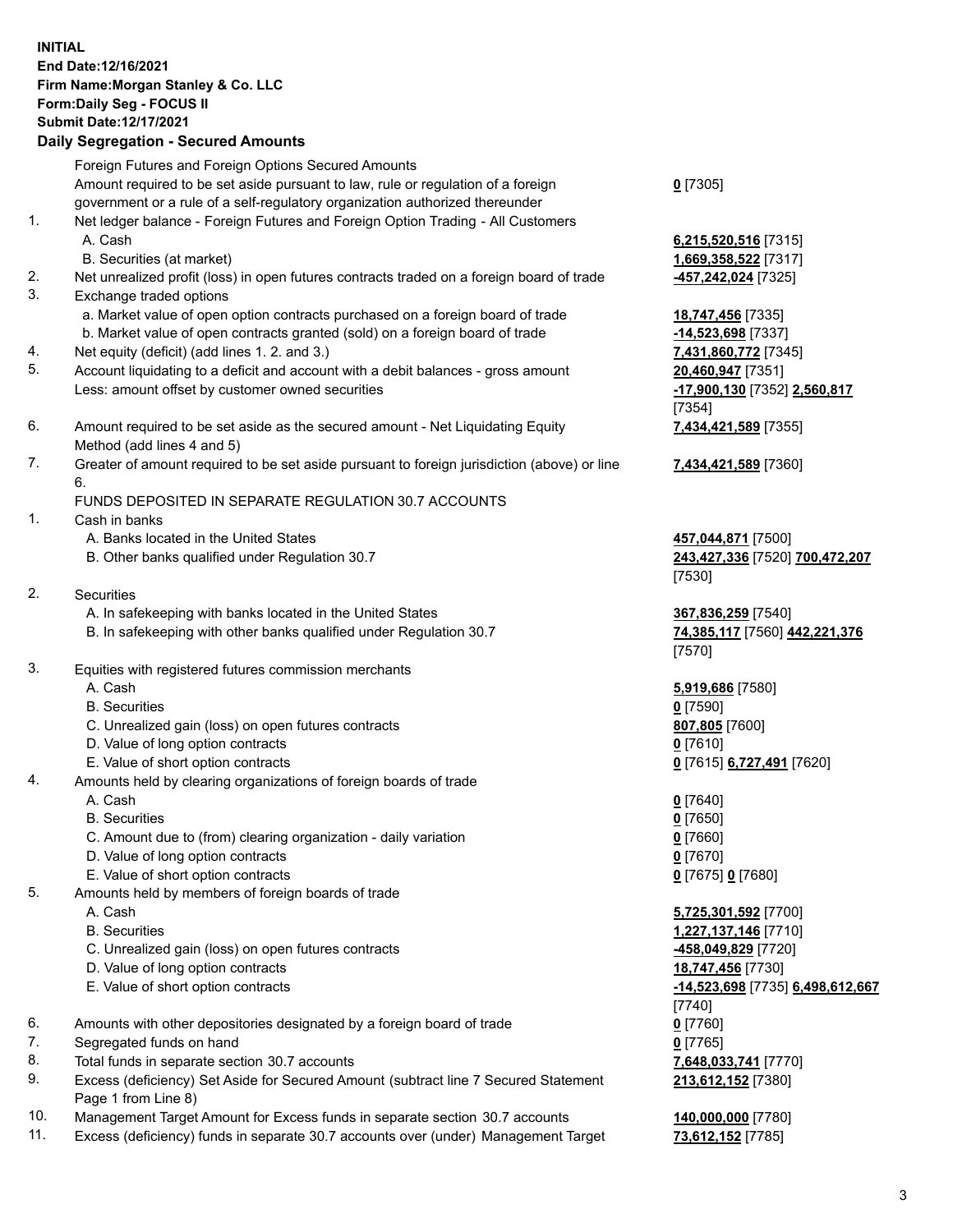**INITIAL End Date:12/16/2021 Firm Name:Morgan Stanley & Co. LLC Form:Daily Seg - FOCUS II Submit Date:12/17/2021 Daily Segregation - Segregation Statement** SEGREGATION REQUIREMENTS(Section 4d(2) of the CEAct) 1. Net ledger balance A. Cash **16,540,050,109** [7010] B. Securities (at market) **7,359,028,077** [7020] 2. Net unrealized profit (loss) in open futures contracts traded on a contract market **735,590,346** [7030] 3. Exchange traded options A. Add market value of open option contracts purchased on a contract market **1,049,176,318** [7032] B. Deduct market value of open option contracts granted (sold) on a contract market **-689,225,219** [7033] 4. Net equity (deficit) (add lines 1, 2 and 3) **24,994,619,631** [7040] 5. Accounts liquidating to a deficit and accounts with debit balances - gross amount **211,641,746** [7045] Less: amount offset by customer securities **-208,726,716** [7047] **2,915,030** [7050] 6. Amount required to be segregated (add lines 4 and 5) **24,997,534,661** [7060] FUNDS IN SEGREGATED ACCOUNTS 7. Deposited in segregated funds bank accounts A. Cash **2,620,170,925** [7070] B. Securities representing investments of customers' funds (at market) **0** [7080] C. Securities held for particular customers or option customers in lieu of cash (at market) **3,212,008,794** [7090] 8. Margins on deposit with derivatives clearing organizations of contract markets A. Cash **15,134,511,742** [7100] B. Securities representing investments of customers' funds (at market) **0** [7110] C. Securities held for particular customers or option customers in lieu of cash (at market) **3,995,774,246** [7120] 9. Net settlement from (to) derivatives clearing organizations of contract markets **-107,377,476** [7130] 10. Exchange traded options A. Value of open long option contracts **1,049,176,318** [7132] B. Value of open short option contracts **and the set of our original contracts -689,225,219** [7133] 11. Net equities with other FCMs A. Net liquidating equity **16,378,682** [7140] B. Securities representing investments of customers' funds (at market) **0** [7160] C. Securities held for particular customers or option customers in lieu of cash (at market) **0** [7170] 12. Segregated funds on hand **151,245,037** [7150] 13. Total amount in segregation (add lines 7 through 12) **25,382,663,049** [7180] 14. Excess (deficiency) funds in segregation (subtract line 6 from line 13) **385,128,388** [7190] 15. Management Target Amount for Excess funds in segregation **235,000,000** [7194]

16. Excess (deficiency) funds in segregation over (under) Management Target Amount Excess

**150,128,388** [7198]